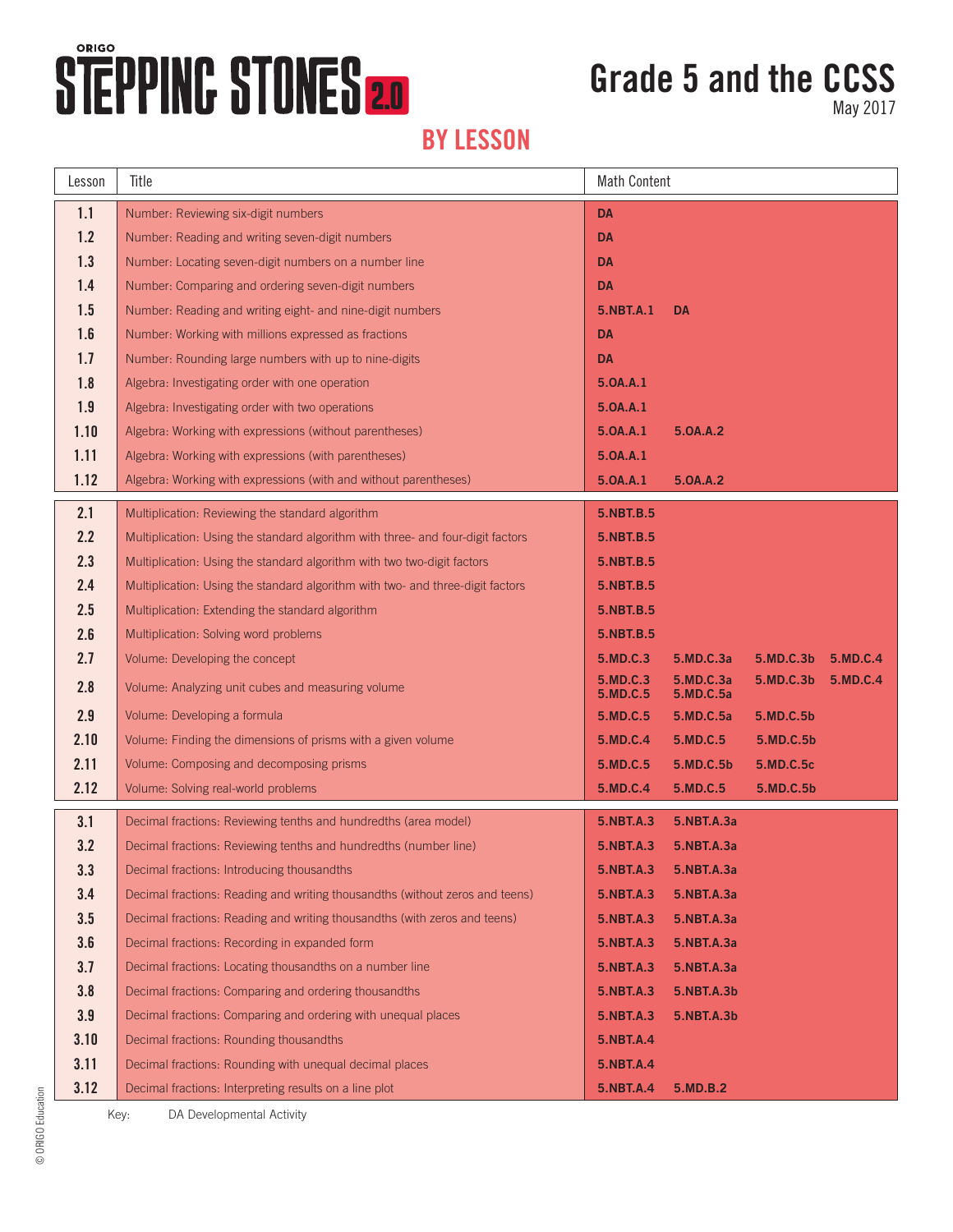# STEPPINC STONES 20

## **Grade 5 and the CCSS**

May 2017

### **BY LESSON**

| Lesson | Title                                                                                           | <b>Math Content</b>         |  |  |
|--------|-------------------------------------------------------------------------------------------------|-----------------------------|--|--|
| 4.1    | Common fractions: Reviewing equivalent fractions (related denominators)                         | 5.NF.A.1                    |  |  |
| 4.2    | Common fractions: Reviewing equivalent fractions (related and<br>unrelated denominators)        | 5.NF.A.1                    |  |  |
| 4.3    | Common fractions: Reviewing the relationship with mixed numbers                                 | 5.NF.A.1                    |  |  |
| 4.4    | Common fractions: Converting improper fractions to mixed numbers                                | 5.NF.A.1                    |  |  |
| 4.5    | Common fractions: Converting mixed numbers to improper fractions                                | 5.NF.A.1                    |  |  |
| 4.6    | Common fractions: Solving word problems                                                         | 5.NF.A.2                    |  |  |
| 4.7    | Length: Converting between inches and feet                                                      | 5.MD.A.1                    |  |  |
| 4.8    | Length: Converting customary units                                                              | 5.MD.A.1                    |  |  |
| 4.9    | Capacity: Converting customary units                                                            | 5.MD.A.1                    |  |  |
| 4.10   | Mass: Converting customary units                                                                | 5.MD.A.1                    |  |  |
| 4.11   | Mass/capacity: Solving word problems (customary units)                                          | 5.0A.A.2<br>5.MD.A.1        |  |  |
| 4.12   | Mass: Solving real-world problems on a line plot                                                | 5.MD.B.2                    |  |  |
| 5.1    | Decimal fractions: Reviewing addition strategies (without composing)                            | 5.NBT.B.7                   |  |  |
| 5.2    | Decimal fractions: Adding (with composing)                                                      | 5.NBT.B.7                   |  |  |
| 5.3    | Decimal fractions: Using the standard algorithm to add (with composing)                         | 5.NBT.B.7                   |  |  |
| 5.4    | Decimal fractions: Using the standard algorithm to add more than two addends                    | 5.NBT.B.7                   |  |  |
| 5.5    | Decimal fractions: Subtracting tenths and hundredths                                            | 5.NBT.B.7                   |  |  |
| 5.6    | Decimal fractions: Using the standard algorithm to subtract                                     | 5.NBT.B.7                   |  |  |
| 5.7    | Decimal fractions: Subtracting tenths (decomposing ones)                                        | 5.NBT.B.7                   |  |  |
| 5.8    | Decimal fractions: Subtracting hundredths (decomposing tenths)                                  | 5.NBT.B.7                   |  |  |
| 5.9    | Decimal fractions: Subtracting (decomposing multiple places)                                    | 5.0A.A.1<br>5.NBT.B.7       |  |  |
| 5.10   | 2D shapes: Identifying parallelograms                                                           | 5.G.B.3<br>5.G.B.4          |  |  |
| 5.11   | 2D shapes: Exploring cateogries of quadrilaterals                                               | 5.G.B.3<br>5.G.B.4          |  |  |
| 5.12   | 2D shapes: Identifying categories of triangles                                                  | 5.G.B.3                     |  |  |
| 6.1    | Common fractions: Making comparisons and estimates                                              | <b>5.NF.A.2</b>             |  |  |
| 6.2    | Common fractions: Reviewing addition strategies (same denominators)                             | 5.NF.A.1                    |  |  |
| 6.3    | Common fractions: Adding (related denominators)                                                 | 5.NF.A.1                    |  |  |
| 6.4    | Common fractions: Adding (unrelated denominators)                                               | 5.NF.A.1<br>5.NF.A.2        |  |  |
| 6.5    | Common fractions: Adding mixed numbers (related denominators)                                   | 5.NF.A.1                    |  |  |
| 6.6    | Common fractions: Adding mixed numbers (unrelated denominators)                                 | 5.NF.A.1<br><b>5.NF.A.2</b> |  |  |
| 6.7    | Common fractions: Adding mixed numbers with unrelated denominators<br>(composing whole numbers) | 5.NF.A.1<br><b>5.NF.A.2</b> |  |  |
| 6.8    | Division: Reviewing strategies                                                                  | <b>5.NBT.B.6</b>            |  |  |
| 6.9    | Division: Analyzing partitioning strategies                                                     | 5.NBT.B.6                   |  |  |
| 6.10   | Division: Three- and four-digit dividends and one-digit divisors (with remainders)              | 5.NBT.B.6 5.NF.B.3          |  |  |
| 6.11   | Division: Three- and four-digit dividends with two-digit multiples of five or ten               | 5.NBT.B.6                   |  |  |
| 6.12   | Division: Three- and four-digit dividends and any two-digit divisor                             | 5.NBT.B.6                   |  |  |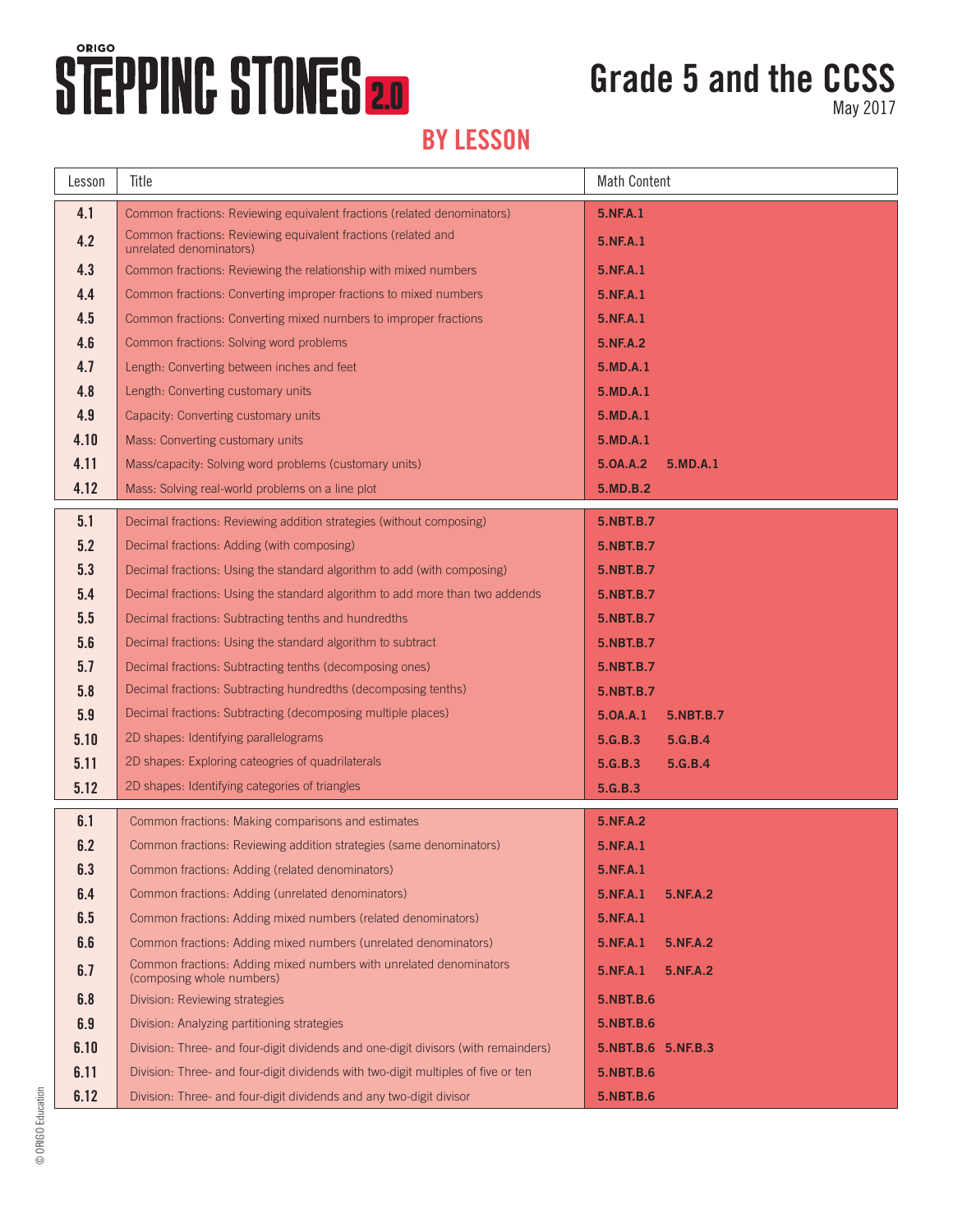# STEPPING STONES 20

## **Grade 5 and the CCSS**

May 2017

### **BY LESSON**

| Lesson | Title                                                                                                  | <b>Math Content</b>   |                 |           |           |
|--------|--------------------------------------------------------------------------------------------------------|-----------------------|-----------------|-----------|-----------|
| 7.1    | Common fractions: Exploring strategies to subtract (same denominators)                                 | 5.NF.A.1              |                 |           |           |
| 7.2    | Common fractions: Subtracting (related denominators)                                                   | 5.NF.A.1              | <b>5.NF.A.2</b> |           |           |
| 7.3    | Common fractions: Subtracting (unrelated denominators)                                                 | 5.NF.A.1              | <b>5.NF.A.2</b> |           |           |
| 7.4    | Common fractions: Subtracting mixed numbers (related denominators)                                     | 5.NF.A.1              |                 |           |           |
| 7.5    | Common fractions: Subtracting mixed numbers (unrelated denominators)                                   | 5.NF.A.1              |                 |           |           |
| 7.6    | Common fractions: Subtracting mixed numbers with unrelated denominators<br>(decomposing whole numbers) | 5.NF.A.1              | 5.NF.A.2        |           |           |
| 7.7    | Common fractions: Reinforcing subtraction strategies (related and<br>unrelated denominators)           | 5.NF.A.1              |                 |           |           |
| 7.8    | Common fractions: Solving word problems involving mixed numbers                                        | 5.NF.A.2              |                 |           |           |
| 7.9    | Number: Building a picture of one billion and beyond                                                   | <b>5.NBT.A.1</b>      |                 |           |           |
| 7.10   | Number: Working with exponents                                                                         | <b>5.NBT.A.2</b>      |                 |           |           |
| 7.11   | Number: Exploring place-value patterns                                                                 | <b>5.NBT.A.2</b>      |                 |           |           |
| 7.12   | Number: Representing whole numbers using exponents                                                     | 5.NBT.A.2             |                 |           |           |
| 8.1    | Common fractions: Reviewing multiplication by whole numbers                                            | 5.NF.B.4              |                 |           |           |
| 8.2    | Common fractions: Relating unit fractions to division                                                  | 5.NF.B.3              | 5.NF.B.4        | 5.NF.B.4a |           |
| 8.3    | Common fractions: Finding a fraction of a whole number (unit fractions)                                | 5.0A.A.1              | 5.NF.B.4        | 5.NF.B.4a | 5.NF.B.6  |
| 8.4    | Common fractions: Finding a fraction of a whole number pictorially<br>(non-unit fractions)             | 5.NF.B.4              | 5.NF.B.4a       | 5.NF.B.6  |           |
| 8.5    | Common fractions: Finding a fraction of a whole number symbolically<br>(non-unit fractions)            | 5.0A.A.1              | 5.NF.B.4        | 5.NF.B.4a | 5.NF.B.6  |
| 8.6    | Common fractions: Solving word problems involving multiplying with whole numbers                       | 5.0A.A.2              | 5.NF.B.5        | 5.NF.B.5a | 5.NF.B.6  |
| 8.7    | Common fractions: Multiplying two common fractions pictorially                                         | 5.NF.B.4              | 5.NF.B.4b       |           |           |
| 8.8    | Common fractions: Multiplying two common fractions symbolically                                        | 5.NF.B.4              | 5.NF.B.4b       |           |           |
| 8.9    | Common fractions: Multiplying whole numbers and mixed numbers                                          | 5.NF.B.4              | 5.NF.B.4b       |           |           |
| 8.10   | Common fractions: Multiplying common fractions and mixed numbers                                       | 5.NF.B.4              | 5.NF.B.4b       |           |           |
| 8.11   | Common fractions: Exploring multiplication by fractions less than, equal to,<br>or greater than one    | 5.NF.B.5              | 5.NF.B.5a       | 5.NF.B.5b |           |
| 8.12   | Common fractions: Solving word problems                                                                | 5.NF.B.6              |                 |           |           |
| 9.1    | Common fractions: Relating fractions to division                                                       | 5.NF.B.3              |                 |           |           |
| 9.2    | Common fractions: Dividing a whole number by a unit fraction pictorially                               | 5.0A.A.2              | 5.NF.B.7        | 5.NF.B.7b | 5.NF.B.7c |
| 9.3    | Common fractions: Dividing a whole number by a unit fraction using multiplication                      | 5.NF.B.7              | 5.NF.B.7b       | 5.NF.B.7c |           |
| 9.4    | Common fractions: Solving word problems involving multiplication or division with a<br>unit fraction   | 5.0A.A.2              | 5.NF.B.7        | 5.NF.B.7c |           |
| 9.5    | Common fractions: Dividing a unit fraction by a whole number pictorially                               | 5.0A.A.2              | 5.NF.B.7        | 5.NF.B.7a | 5.NF.B.7c |
| 9.6    | Common fractions: Dividing a unit fraction by a whole number using multiplication                      | 5.0A.A.1<br>5.NF.B.7c | 5.0A.A.2        | 5.NF.B.7  | 5.NF.B.7a |
| 9.7    | Common fractions: Solving word problems involving unit fractions                                       | 5.0A.A.2              | 5.NF.B.7        | 5.NF.B.7c |           |
| 9.8    | Length: Converting metric units                                                                        | 5.MD.A.1              |                 |           |           |
| 9.9    | Mass: Converting metric units                                                                          | 5.MD.A.1              |                 |           |           |
| 9.10   | Capacity: Converting metric units                                                                      | 5.MD.A.1              |                 |           |           |
| 9.11   | Length/mass/capacity: Solving word problems (metric units)                                             | 5.MD.A.1              |                 |           |           |
| 9.12   | Mass: Interpreting a line plot to solve problems                                                       | 5.MD.B.2              |                 |           |           |